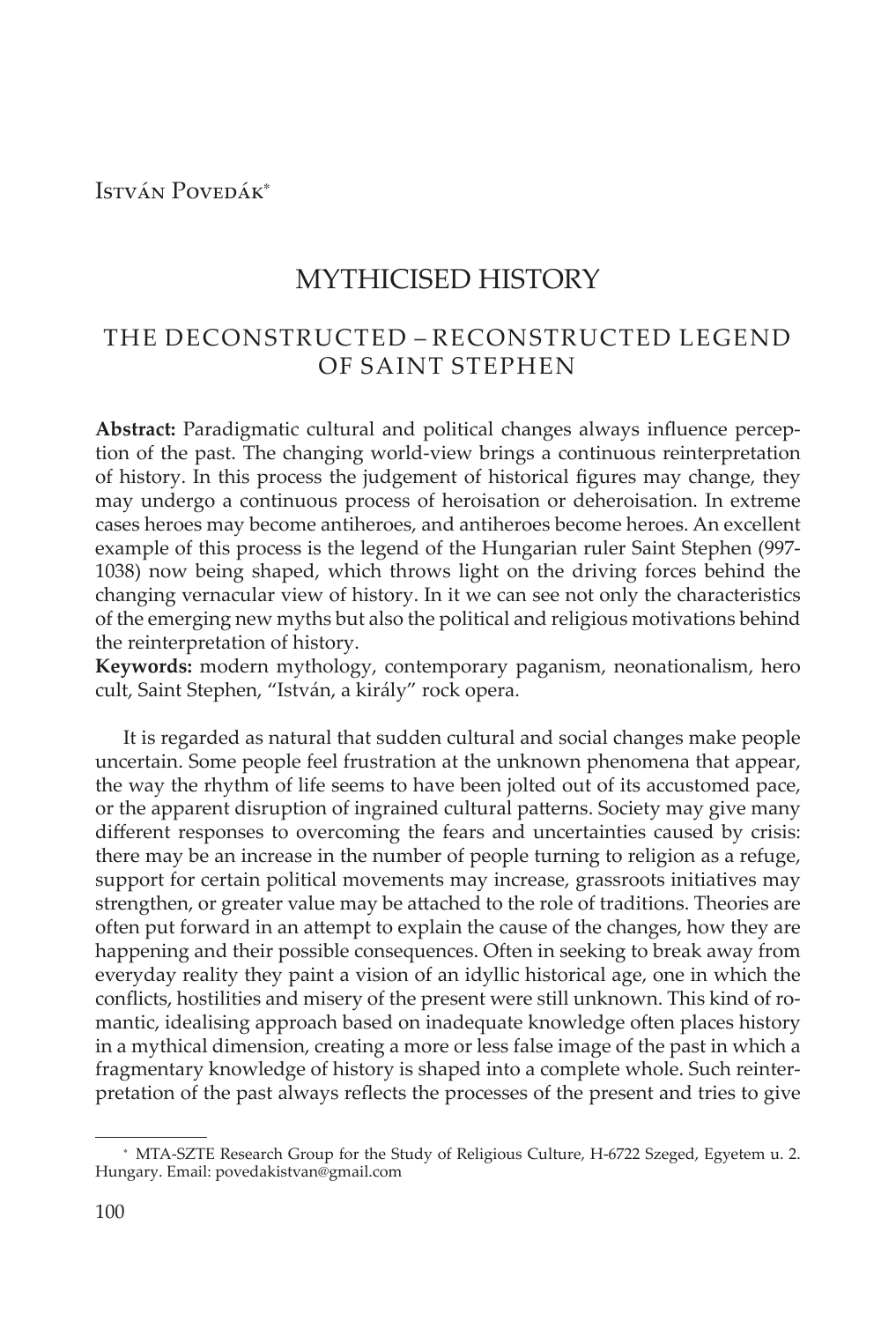an answer to the questions of the here and now. The remythologisation of history also opens up the possibility for a deeper knowledge of the present.

For a number of reasons the figure of Saint Stephen (István) (997-1038), the ruler who converted the Hungarians to Christianity and founded the state, was predestined to continuous remythologisation, despite the fact that his presence in popular culture, folklore and vernacular religion in recent centuries has been insignificant compared to that of other Hungarian saints (e.g. Saint Ladislas), rulers (Matthias Hunyadi), or other historical figures (e.g. Ferenc Rákóczi, Lajos Kossuth). However, in our case the question is not whether the figure of Saint Stephen was alive in the folklore of the recent past, whether his cult had survived, but how and why it had begun to flourish again as a kind of revival phenomenon.1 One obvious cause is that his life and deeds are linked to a turning point in history, so it is inevitable that official politics and religion have always preserved his memory. In this way he remained an active figure in historical memory despite the fact that by the end of the  $19<sup>th</sup>$  century his popular cult and myths about him had practically disappeared from folklore. On the other hand however, this incomplete knowledge – combined with the fact that the attitude to Saint Stephen of the powers that be changed several times over the past century – opened the way for the emergence of differing opinions and in the final step for his remythologisation.<sup>2</sup> A homogenous, positive attitude towards him existed as long as the state functioned on basically Christian foundations and Stephen's foundation of the state and his adoption of the Christian faith were the bedrock of national identity. However, with the shrinking of the Christian ideological basis, on the one hand all this became heterogeneous and on the other its rootedness in society as a whole became shallower. But it did not disappear entirely, even in times when the regime in power – specifically the Communist Rákosi dictatorship<sup>3</sup> – strove to ignore the Christian content. But even though the designation "Saint" was removed from all history books, it was impossible to deny the fact that he was the founder of the state, or his role in bringing about a complete change of direction marking the beginning of a new era. Even stripped of some of his attributes he remained a figure in national historical memory, with a background of symbolic meaning that could be reactivated at any time. The question

<sup>1</sup> Basically two ideas have been put forward on this topic. In his writings Zoltán Magyar noted that although the corpus of tradition that arose around the figure of Saint Stephen was smaller than in the case of other outstanding historical figures, elements of folk poetry, beliefs and customs can all be found in the folklore tradition right up to the present. According to Magyar, beside the official church cult of Saint Stephen, there also existed a "vernacular" cult of Saint Stephen even in the 19<sup>th</sup> century, as evidenced among others by the hundreds of churches named after him, and the popularity of the name István (Stephen) (Magyar 2000. 7-9), while religious ethnological aspects of his cult are still alive today (Magyar 2000. 224). In contrast Vilmos Voigt is far more sceptical on the question, and on the basis of historical-folkloristic considerations he makes a distinction between the so-called official state and church cult or memory, and the existent or non-existent cult of Stephen among the common people independently of or beside the former. On the basis of material collected by Ferenc Móra, Margit Luby, Gyula Ortutay or Ildikó Landgraf, Voigt also emphasises that the figure of Saint Stephen in folklore died out well before the 20<sup>th</sup> century. Voigt 2004. 290-308.

<sup>2</sup> Incomplete knowledge is a basic condition for the emergence of myths and beliefs. Voigt 1980.

<sup>3</sup> Mátyás Rákosi was the head of the Communist dictatorship in 1948-1956.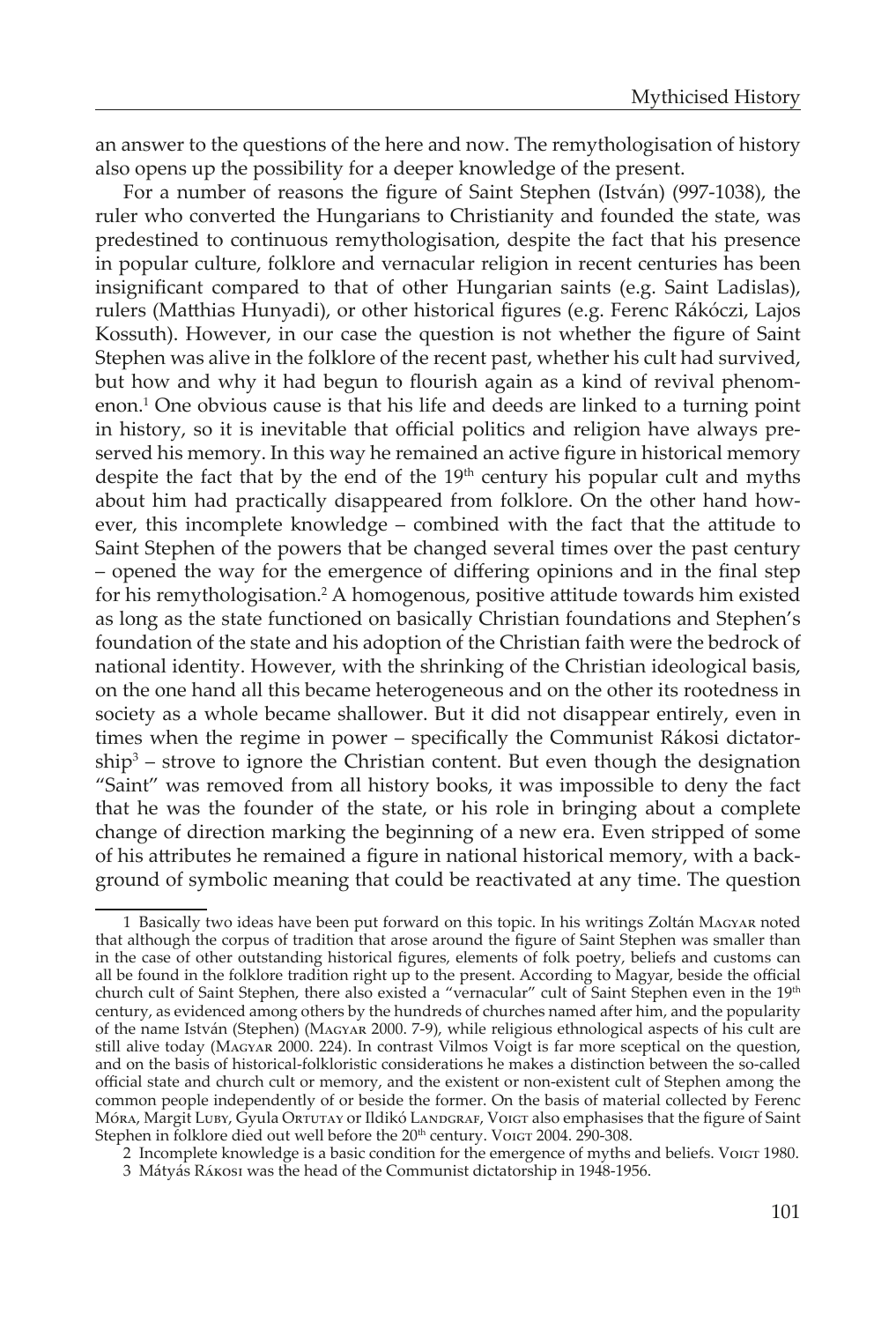was merely when and what kind of mythological meaning this demythologised figure would acquire. In addition to these factors, his historical role also predestined him for remythologisation. Besides the incomplete knowledge, the fact that he ruled in a period of transition, he closed one era and launched another with his deeds lend themselves to the creation of mythologies.<sup>4</sup>

# **Rock and politics**

The first spark in this process came from the rock opera *István, a király* (Stephen the King).<sup>5</sup> An examination of its reception and later development shows that it acted as the catalyst in the remythologisation of Stephen: it launched the process, reactivated the figures and ideologies, and paved the way for demands for further remythologisation. All this occurred not only within the mother country but also had a clearly perceivable effect within the diaspora<sup>6</sup>. It is important for an understanding of the fuller picture to know that the appearance of *Stephen the King* was also part of a political process, the fact that it could appear can be attributed in large part to the waning of the Kádár era and the weakening of its ideological control. As though to demonstrate its own reform spirit, from the 1970s the regime gave a growing number of possibilities for the publication of writings on historical topics,<sup>7</sup> and the premiere of the rock opera in 1983 can be regarded as the culmination of this process. In most cases the appearance of historical heroes in genres of mass culture is not only intended to provide entertainment or disseminate knowledge of history, it usually has deeper motivations. In the Kádár era's<sup>8</sup> period of relaxation (and also in the case of other authoritarian regimes) the mass culture genres could also serve to handle correlations between the authorities and

<sup>4</sup> Certain events, such as transitions between different historical periods, also favour the emergence of mythologies. See: Kapitány – Kapitány 2001. 127-145.

<sup>5</sup> The rock opera *István, a király* (Stephen the King) was composed by the iconic musicians of the 1970s-80s, Levente Szörényi and János Bródy on the basis of a drama by Miklós Boldizsár. The world premiere was held in Budapest on 18 August 1983. Since then the mound chosen as the venue for the performance has been officially named Royal Mound. The musical was seen by 120,000 people in 1983. The LP sold millions of copies and the film of the musical was seen by more than 1 million in cinemas. The rock opera told the story of how Stephen came to power and his struggle with Koppány, his rival. It also interprets the struggle for power as a conflict between conversion to the Christian faith and remaining in the old beliefs.

<sup>6</sup> Fewer than 10 million of the roughly 14 million Hungarians live in the territory of Hungary. Since the Treaty of Trianon (4 June 1920) many of them constitute the largest minority in the neighbouring countries. During the Second World War and the 1956 Revolution further hundreds of thousands fled to the United States and democratic states of Western Europe.

<sup>7</sup> It should not be forgotten that the debate that arose from the first major response to the new Hungarian mythology also took place during this period! See: Komoróczy 1976. In this debate Komoróczy refuted the views of the alternative historian Badinyi Jós who was still living in emigration at the time. Nevertheless, although this debate was opened by the Assyrologist and Hebraist Professor Komoróczy, he unwittingly gave Badinyi Jós a chance to spread his views, that first reached a wider public in Hungary through that book!

<sup>8</sup> János KÁDÁR was a socialist politician, Hungary's leader from the crushing of the 1956 revolution and freedom struggle up to May 1988.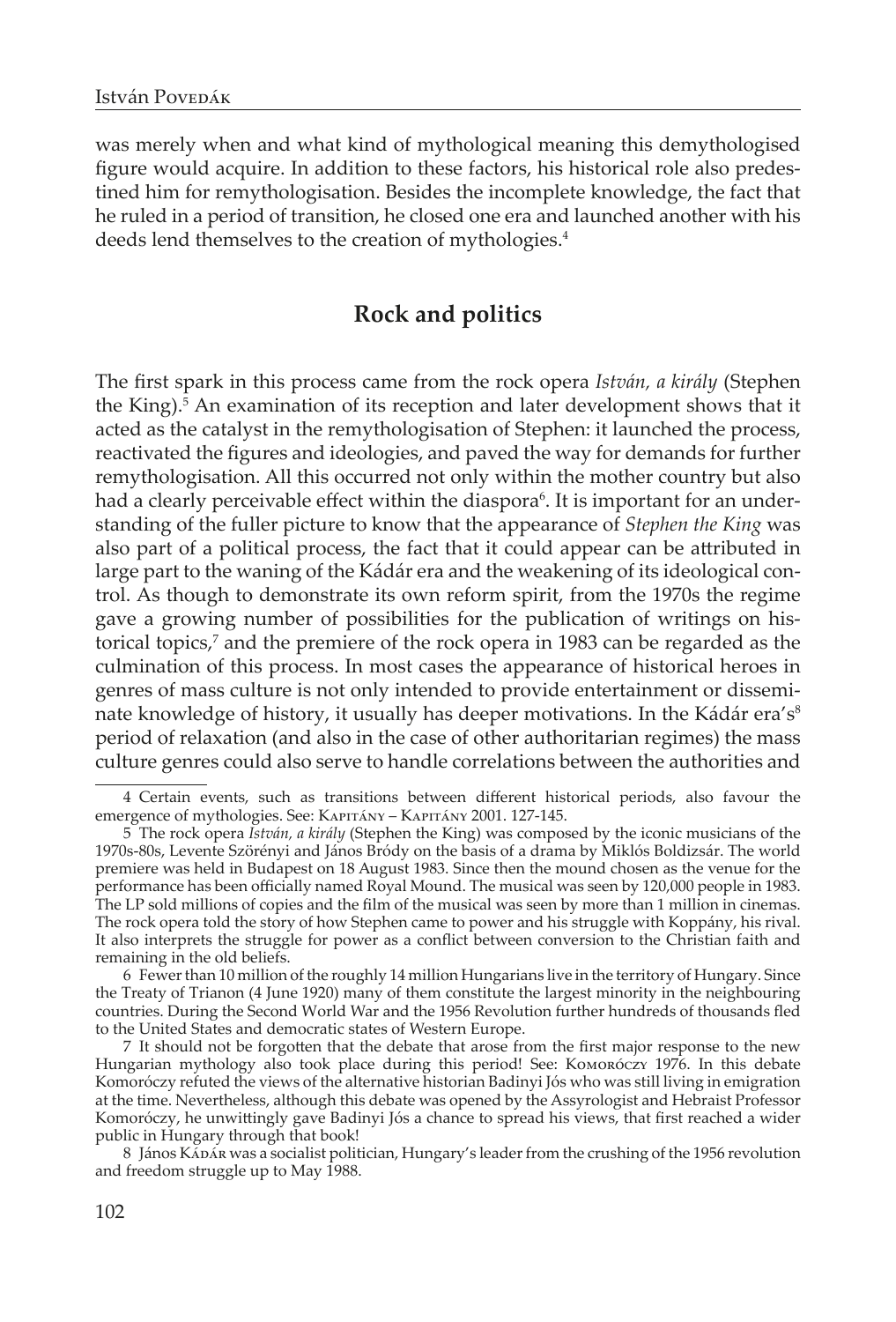the masses, between the official and the lived national consciousness.<sup>9</sup> Perhaps the best gauge of this is the rock opera Stephen the King: its reception in official and popular culture in the period of socialism wished to keep the changes in national consciousness and their internal tensions under state control. As Jávorszky recalled in this connection the opinion of samizdat circles at the time:

"the political leadership considers it advisable to open the valve of nationalism a little from time to time. *Stephen the King* offered the first occasion to try this. The essence of the method was to use Hungarian history and the sentiments that could be evoked from it as a means of relieving tensions arising within the society."10

And seeing the reactions at the time, the intense, delighted mood<sup>11</sup> it can be said that the rock opera – making use of the "language" of popular culture of the period, its demands, its taste, and in the final analysis, of fashion – had a far more liberating effect on national consciousness than perhaps those in power could have imagined. The unprecedented success of the rock opera, the concert film made of it and the LP was obviously not only due to the music. Kipke also noted in 1983 in the columns of the Catholic periodical *Új Ember* that

"It was national sentiments that brought the rock fans and even more the older generations out to the City Park."12

Perhaps a correspondent defined most precisely the effect the opera had on masses at the time:

"It became a festive ceremony, not only evoking but also realising the direct human togetherness, the experience of community of real feasts, linking the eternal festive with the tradition of the beat festival [...] For the audience the end of the performance created a community not only in the musical experience but also in the sentiment of belonging to the national community."13

<sup>9</sup> It is worth thinking here, among others of the delayed release of the Hungarian cult film *The Witness* by Bacsó that was made in 1969 but was not allowed to be shown until 1979, the limited concert opportunities allowed in the 1980s for performers of rock music that had earlier been classified as underground, or even the relative freedom given to religious revival that did not show signs of nationalism but had earlier been strongly controlled.

<sup>10</sup> The article published in *Népszabadság* on 19 August 2002 is available at: http://www.jbsz.hu/ interjuk/regmult-/463-istvan-a-kiraly-koppany-a-szupersztar.html Accessed on: 1 October 2015.

<sup>11</sup> Koltay 1984 published a detailed selection from contemporary newspapers and readers' reactions.

<sup>12</sup> The article by Tamás Kipke that appeared on 11 September 1983 is included in KOLTAY 1984. 33.

<sup>13</sup> Contribution by Tamás Feitl in the 21 October 1983 issue of *Magyar Ifjúság*. Published in Koltray 1984. 83. It should be noted at this point that already from the 1970s the regime gradually allowed scope for interest in the historical past. The number of books and theatre performances with a historical aspect increased, and in the final analysis the launching of the dance house movement can also be regarded as part of this process.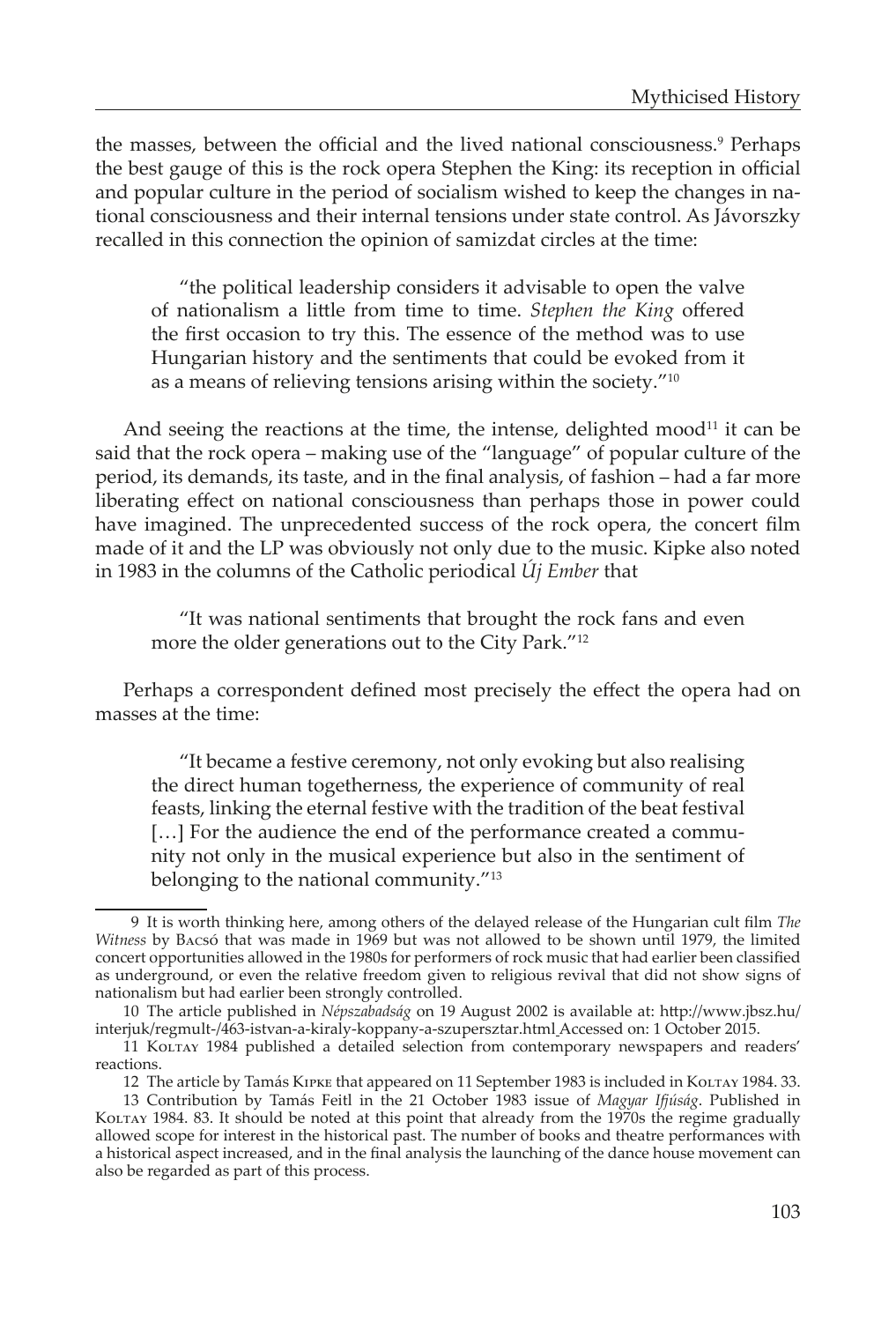For remythologisation to work, the presentness of history in the everyday present, the search of people in the present for contact with the given historical period are needed. If it is able to actualise the historical figure for everyday reality, that figure can once again enter into the stream of lived culture. This happened with the figure of Saint Stephen too, it was brought to life by the "opening of the ideological valve" in the Kádár era. It is inevitable that under the circumstances of the given period, the connection between past and present was manifested not as a guide to be followed, but as a work having a hidden meaning of current political relevance. In the words of Jávorszky

"Stephen the King is an epochal work. And as such, its interpretation is necessarily plural – everyone approaches it with their own emotions, ideas, sins and desires. In this way over the years it acquired a life of its own in the political sense: everyone thought about it and projected into it what they wanted (or what they were not ashamed to)."14

 All this happened in spite of the fact that the opera itself did not in reality carry a coded message of current political relevance. Sebők pointed out that in 1983 the crowd gathered on the Royal Mound

"was not only able to see the most memorable performance in Hungarian rock history, but also to experience the biggest mass cultural demonstration of the Kádár era. The storm of applause that followed the national anthem at the end of the performance was a kind of liberation from all the suppressed burdens of conscience of the previous decades."15

As Szörényi who composed the music said, the current political mythologisation of the work began even before the premiere: "word came from Köztársaság tér [where the Socialist party's headquarters situated] that they thought Stephen was their figure. Koppány represented a failed figure of the Imre Nagy kind, who made the wrong decision in a given historical situation. This expectation on their part almost had the reverse effect, because the public did understand the essence of the conflict".16 It can then be regarded as natural that within the Hungarian

<sup>14</sup> http://www.jbsz.hu/interjuk/regmult-/463-istvan-a-kiraly-koppany-a-szupersztar.html Accessed on 1 October 2015.

<sup>15</sup> Sebők 2002. 366.

<sup>16</sup> Sebők 2002. 366.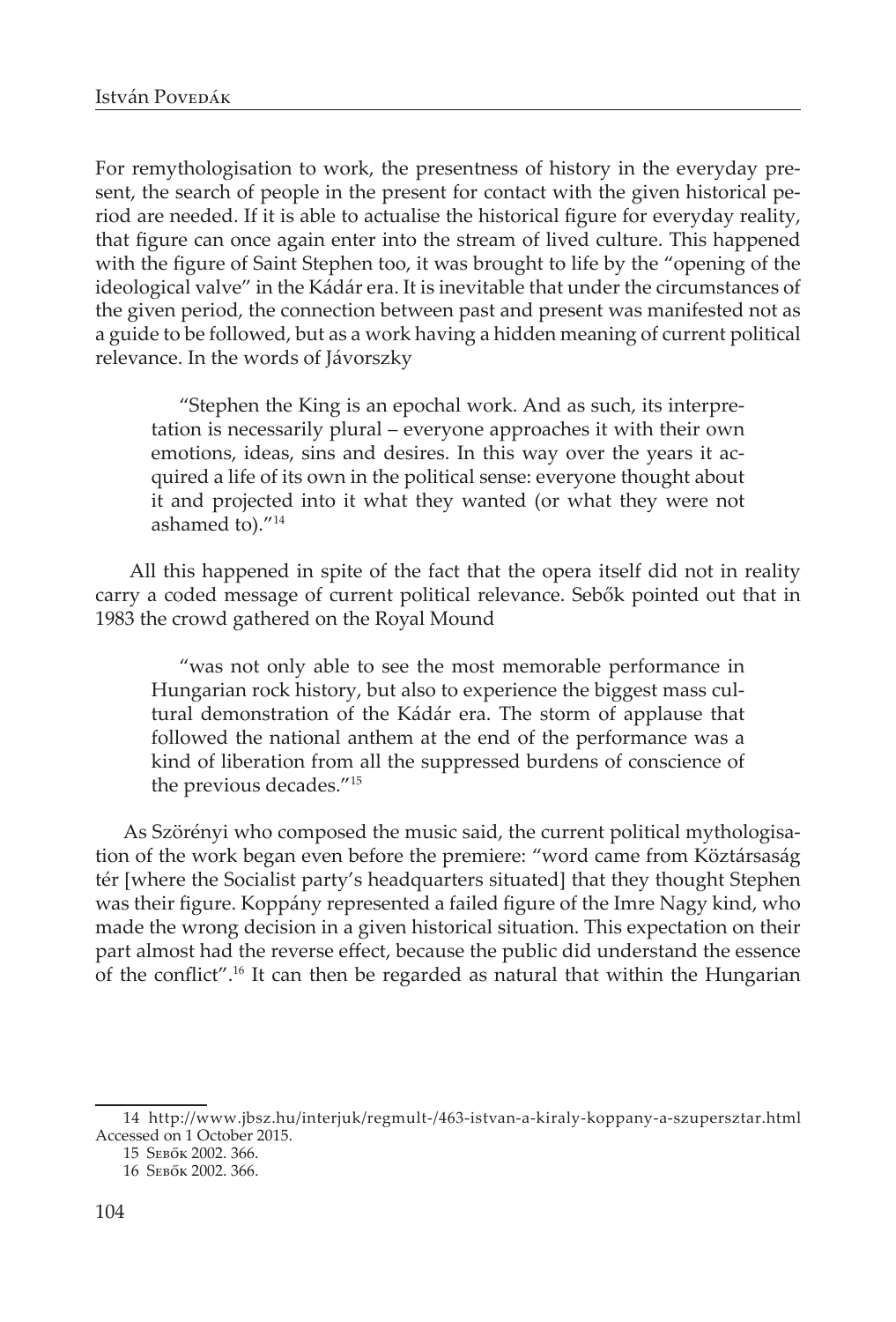Socialist Workers' Party too the hidden message was decoded<sup>17</sup> as a conflict between Stephen – Koppány and Kádár – Imre Nagy.<sup>18</sup>

Naturally, *Stephen the King* cannot be held responsible for every reinterpretation of the historical figure of Saint Stephen. Its significance can be seen much more in the role the mass media had on popular culture: it strengthened opinions appearing in everyday culture and common talk, stirring them up and contributing to their spread. It is not possible to produce figures verifying the claim that the rock opera contributed to forming a positive image of Koppány, but the millions of LPs sold and the numbers who saw the film can be regarded as indirect evidence of such a connection. While it cannot be used to support arguments, it is worth mentioning a round-table discussion held at the time that touched on the question. The director's assistant Mihály Sárdi asked:

"who do we like better in this play, Stephen or Koppány? And if a 14-year-old child sees Saint Stephen for the first time in his life in this play will he really like him?"

The director Gábor Koltay, and even Béla Balás a Catholic priest quite clearly named Koppány:

"We watched the performance with a whole lot of small Christian groups, and their first response was that Koppány was better than Stephen."19

However, the emergence of an image of Stephen radically different from the view(s) of academic historians must be sought not in the rock opera, or even in national political factors during the period of communism and then of socialism. The pseudo-scientific trend that appeared in the  $19<sup>th</sup>$  century, whose representatives

18 Imre Nagy (1896-1958) the martyred prime minister of the 1956 revolution and freedom struggle, who was condemned to death during the time of János Kádár.

<sup>17</sup> Sebők 2002. 367: "One group spoke of an unwanted nationalist breakthrough, especially in connection with the giant national flag unfurled in the finale, the national anthem and the fireworks. According to the other group the work was an unequivocal stand in support of János Kádár. King Stephen the reformer was prepared to condone cruelty and executions, he called in foreigners, that is, he used violence to realise the national aspirations. The work could therefore also be seen as confirming Kádár's interpretation of 1956. According to a third view, Koppány (played by the rock singer Gyula Vikidál) was the best figure, his role was the strongest musically. While it is true that the course of history demands the victory of King Stephen, artistically and aesthetically it is Koppány who is victorious, in this way the piece can be seen as confirming Imre Nagy. Stephen's victory is false, and they added, he even implemented certain things from Koppány's aspirations. In addition, as Péter Agárdi pointed out, a fourth interpretation could also be felt, especially in 1984-85, when parallel with the steadily strengthening opposition movement, a growing struggle began within the party over Kádár's succession. It could be felt that Imre Pozsgay was trying to radicalise the party with reforms, while others on the contrary demanded a stronger, stricter leadership (perhaps with a younger face), and beside these two main trends there was also another distinctive trend, »popular-national leftism«, whose members actually would have liked a milder form of national communism. And for whom Stephen the King also provided an occasion for self-celebration." Béla Szilárd Jávorszky http://www. jbsz.hu/interjuk/regmult-/463-istvan-a-kiraly-koppany-a-szupersztar.html

<sup>19</sup> Koltay 1984. 125-126.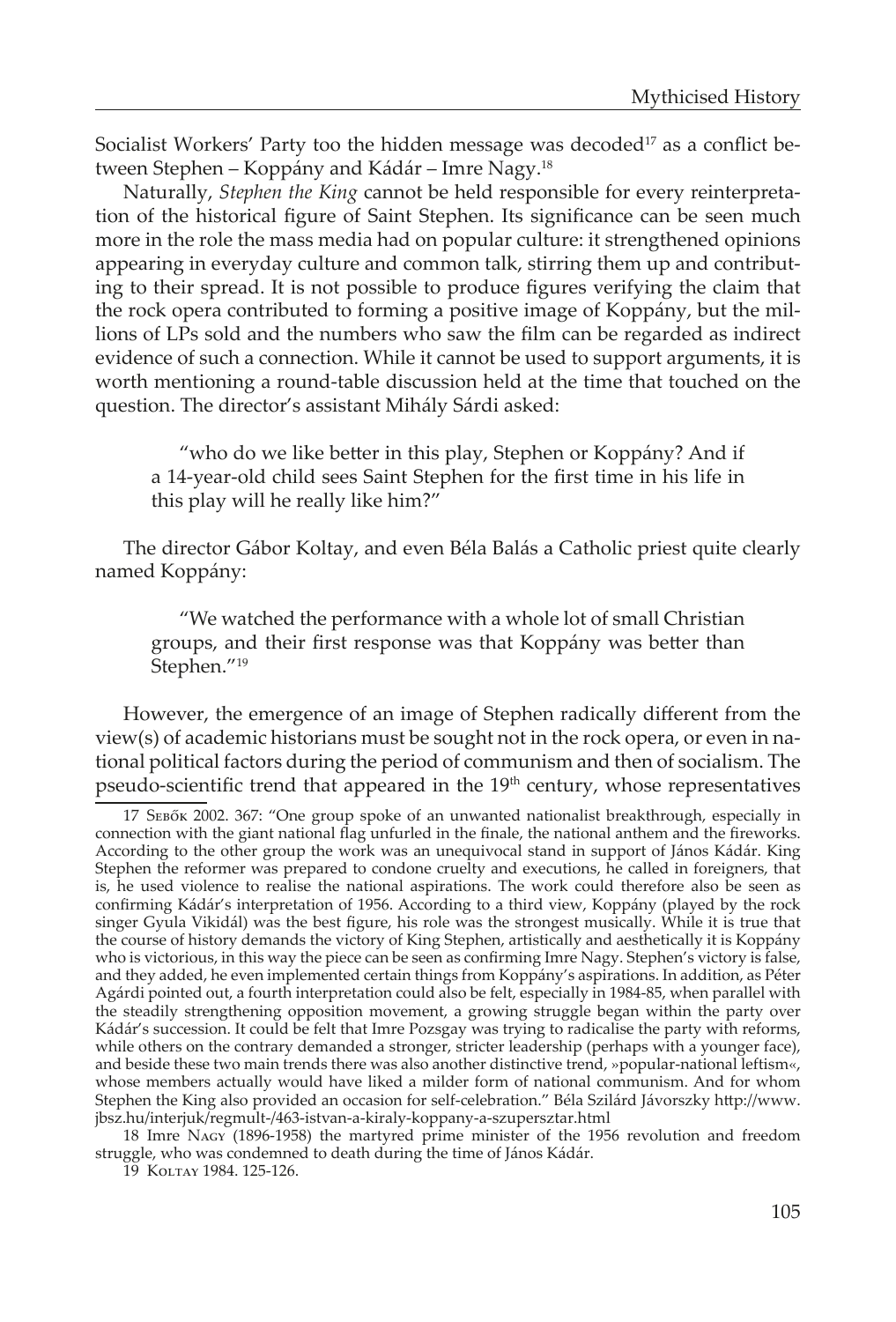were famously called "prehistoric oddballs" by Miklós Zsirai, did not focus its attention exclusively on the topic of origin, but taking it as a point of departure reinterpreted practically every (real or imagined) major event and figure in Hungarian history.<sup>20</sup> As a consequence, it became inevitable that vital turning points in history about which our knowledge is incomplete – making them more susceptible to mythologisation – such as the Magyar Conquest<sup>21</sup> or the figures at the time of the foundation of the state became the subjects of (re)constructed historical myths. After 1945 these myths flourished mainly among the Hungarians in emigration, but from the 1960s they gradually began to trickle into the mother country,22 then following the liberalisation of book publishing and the spread of the internet, they reached the unprecedented richness and popularity that we see today.23

In connection with Saint Stephen remythologisation is present with special intensity, in a way that is full of internal tensions and can be linked to current political processes. Half humorously, Voigt wrote of pseudo-scholars who gave free flight to their imagination, one of whose sources was the work of Adorján Magyar (1887-1978) whose writings – says Voigt

"are not even the worst in this direction. There is nothing historical about them, at the most the fact that the authors hate not only the Finno-Ugrian peoples and Saint Stephen who converted to the Christian faith, but sooner or later everyone who, say, is not Sumerian […] There is no refuge here for fact-based historiography. Saint Stephen appears mainly as the persecutor of the authentic Hungarian *regösök*, shamans, compared to whom the heathen Koppány would have been a better »alternative«."<sup>24</sup>

Viewed superficially such a conclusion could even seem true, but on closer examination we find a more complex picture of how the ideologies described as illusory, dilettante, pseudo-scientific have seeped into the public conscience.

<sup>20</sup> On this topic, among others, see BALI 2014; PoveDÁK 2015.

<sup>21</sup> SZABADOS 2015.

<sup>22</sup> Komoróczy 1976.

<sup>23</sup> Mikos 2013. 204. Various disciplines responded to the phenomenon in studies of varying intensity. It is not possible here to discuss them. For further information see, among others: Komoróczy 1976; Sándor 2011; Honti 2010; Hubbes – Povedák 2015; Keményfi 2006; Mikos 2013; Povedák – Szilárdi 2014; Szilágyi – Szilárdi 2007.

<sup>24</sup> Voigt 2004. 295.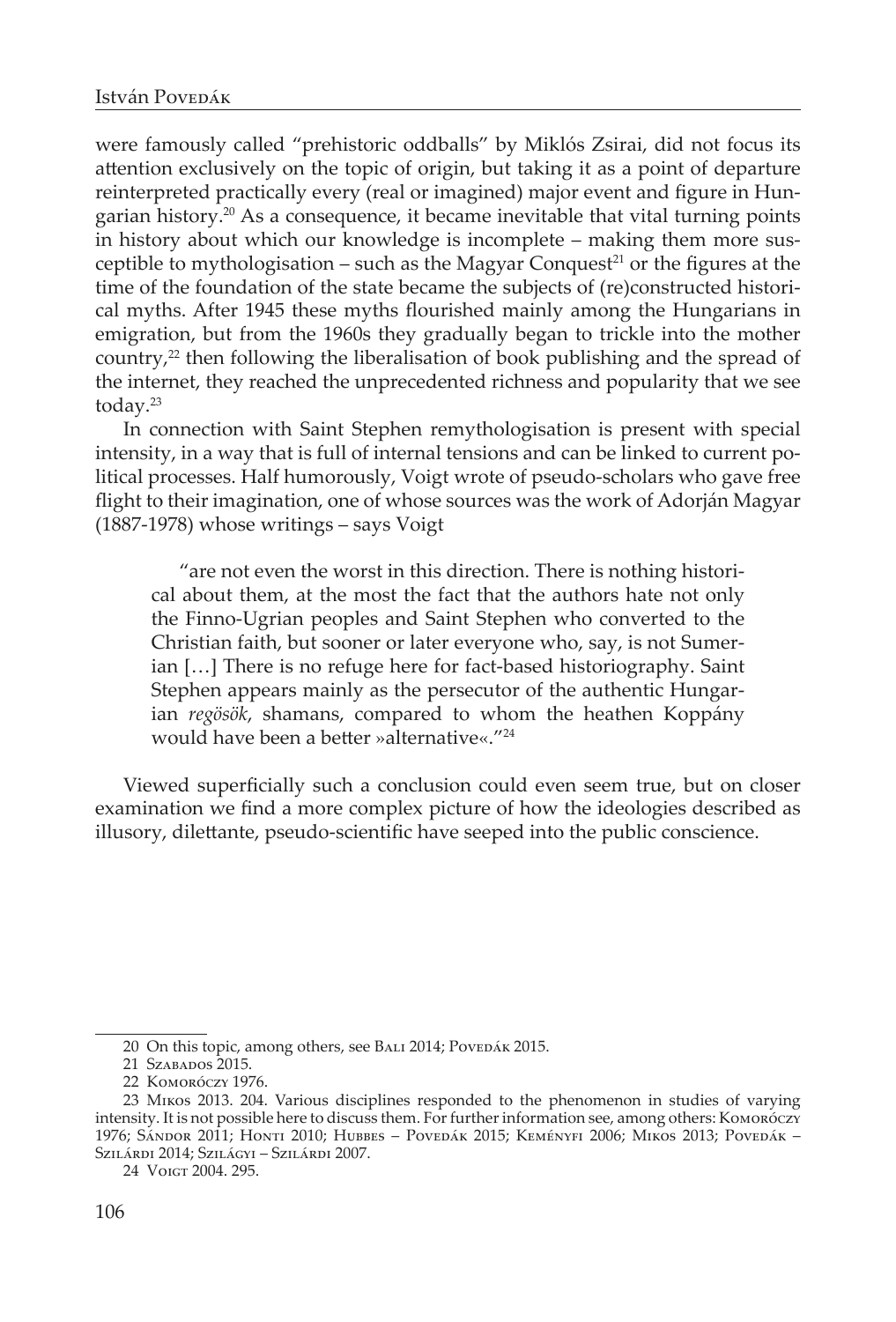## **The remythologisation of Saint Stephen**

Just as at the time it was not the rendering of historical justice that was regarded as the most significant among the effects of the rock opera Stephen the King, in the same way it is not principally academic historiography that is affected by the contemporary reinterpretations, but the lived national self-awareness. The opinion of Vitányi in 1984 – "I would not regard it as fitting to expect an opera to resolve the debated questions in our view of history.<sup> $25$ </sup> – is also valid for these theories, and we can state that among the political, cultural and religious trends of the present time there is a group of growing size, a subculture that is spreading in all respects and has increasing social/cultural influence that defines its national identity not on the basis of the "official", "academic" canons, but in many cases in opposition to them and reinterpreting them.<sup>26</sup> The question arises in this connection: what happens when this mass ideology being shaped at the grassroots level reaches the official level and appears in politics and then, in turn, in public education? What contribution can this basically excluding attitude, in many cases tinged with chauvinism, make to shaping national identity? The answer to this rhetorical question points beyond the competence of the folklorist and cultural anthropologist.

The reinterpretation of Saint Stephen has been present in pseudo-science for a long while – and obviously also among those who read such writings – but it was only in connection with the debates surrounding the revival for the 30<sup>th</sup> anniversary of the rock opera that it reached wider public opinion. The play under the title of I.K. 3.0. was directed by Róbert Alföldi<sup>27</sup>, and after the premieres in Szeged then Budapest and its broadcast on television, the debates on the topic shaped cultural public discourse for a considerable time. Although the reviews appearing in periodicals, on various websites and blogs basically criticised the director's conception, or less often praised it, quite separately from them a mass reaction arose, based mainly not on aesthetics but on ideology. The process reached its peak in a demonstration mobilising a few hundred people held at the time of the Budapest premiere.<sup>28</sup> Although the demonstrators officially gathered because of the director's conception that presented a negative view of the Catholic church, to a great extent the real motivations were different and far more complex. Although

<sup>25</sup> Koltay 1984. 100.

<sup>26</sup> For the most comprehensive syntheses to date of this phenomenon being constructed from below, see: Feischmidt et al. (eds.) 2014, Povedák – Szilárdi (eds.) 2014; and Sándor 2011.

<sup>27</sup> Róbert Alföldi (1967-) actor, talk show host, director. He was director of the National Theatre from 2008 to 2013. He openly acknowledges his sexual otherness and his liberal political views.

<sup>28</sup> During the concert given in the Budapest Aréna a demonstration was organised by mainly radical right-wing groups hostile to the director's conception, such as the Guardians of the Carpathian Homeland Movement, the Hungarian National Guard, the Hungarian Self-defence for a Better Future and the National-spirited Bikers. On the course of the demonstration, see: http://mno.hu/grund/ istvan-a-kiraly-tunteteseke-unalom-1181472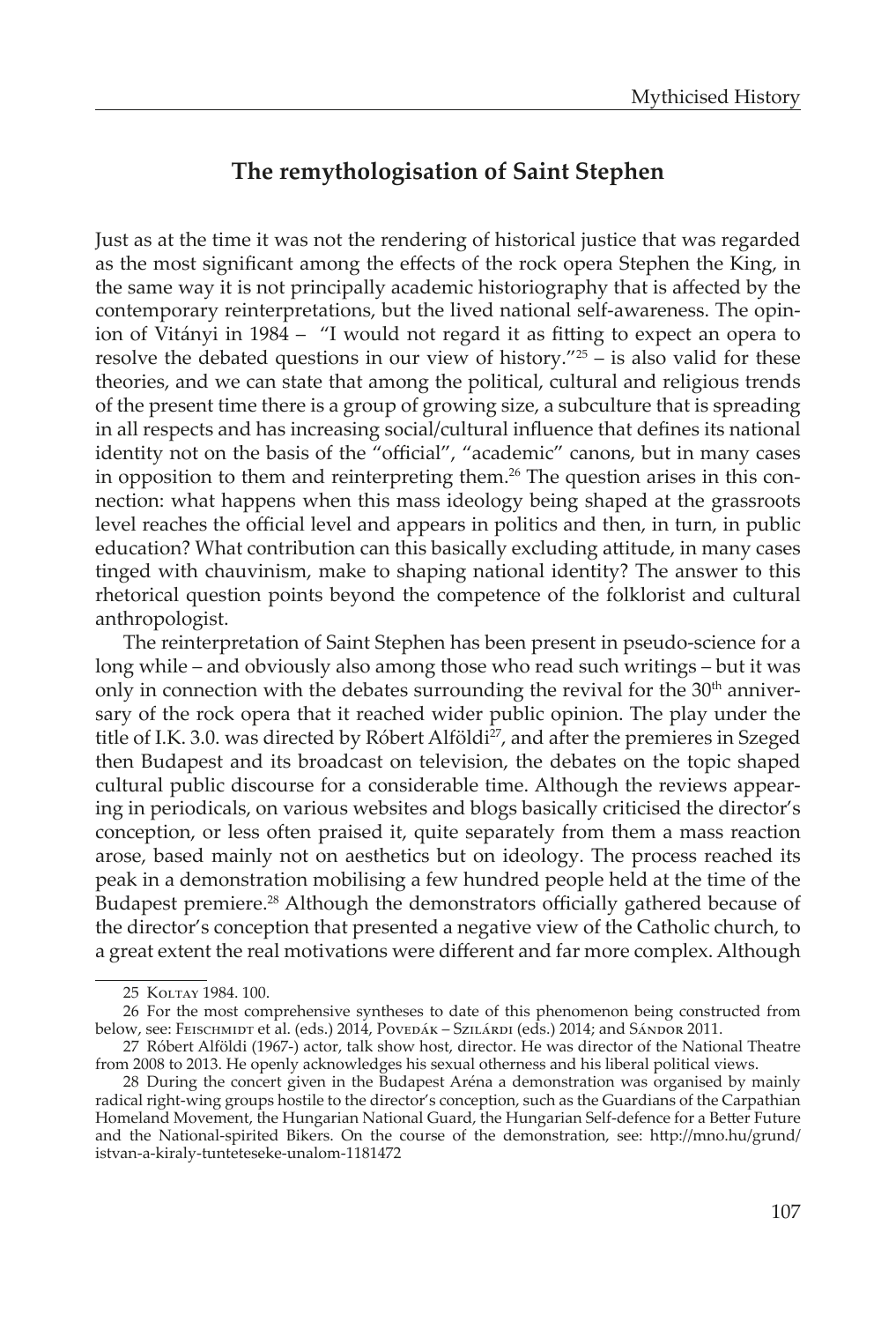a number of commenters attacked the director for his ideas that were contrary to the original meaning of the play, it can be said that it was certainly not the artistic principles or aesthetic objections that brought people out onto the street or launched a wave of mass indignation online. Indeed, the comments that appeared show that it was not even the slur on Christianity that evoked the reactions.

An examination the forums dealing with Saint Stephen on websites associated with the alternative view of history reveals that the commenters with an interest in history but in many cases having very superficial knowledge, basically criticise the historical figure of Saint Stephen and reinterpret it from four angles.

1. The anti-Christian opinions complain about the forced spread of a religion foreign to ancient Hungarian traditions that they regard as ideological colonisation.

"[…] it was not only unjustified morally and ideologically to 'import' the Catholic religion that was in moral crisis, but also entirely unnecessary."

"The steadfast Scythian Magyars opposed the foreign occupation called Christianity: the leaders and tribal chieftains because of their loss of power, the *táltosok* because of their loss of influence."

"The conversion, that is, the christening generally happened under orders and on a mass scale. Those who refused were slaughtered cruelly by the method that had already been tested in the west. If "necessary" they executed whole villages. The *táltosok*, the priests of the Scythian religion (the practitioners of culture and its doctors) were sent to the stake as witches, or were buried alive with their wives, as happened with the chief shaman Thonuzoba."

"The popes in Rome have always been aware that the ancient Hungarian religion is the basis of all other faiths and they began to fear "in the name of God" for the well organised and functioning world empire that spread and taught distorted, misinterpreted, simplified, satanic ideals. They knew that the Hungarians were the guardians of the true faith and at any time could have unveil the church that proclaimed satanic teachings and aimed for domination. This is why the priests needed someone they could direct as they wished, but who at the same time appeared to represent the interests of the Hungarian people. That person was Stephen (Vajk), son of Prince Géza, who rose to the throne through betrayal and murder, with German bayonets and Roman gold, then consolidated his illgotten power with bloody reprisals (genocide)."

"The whole of Christianity is a dirty Jewish sect... Dirty Stephen was one of the servants of that Satanist nightmare. Peter the first pope was also crucified upside down."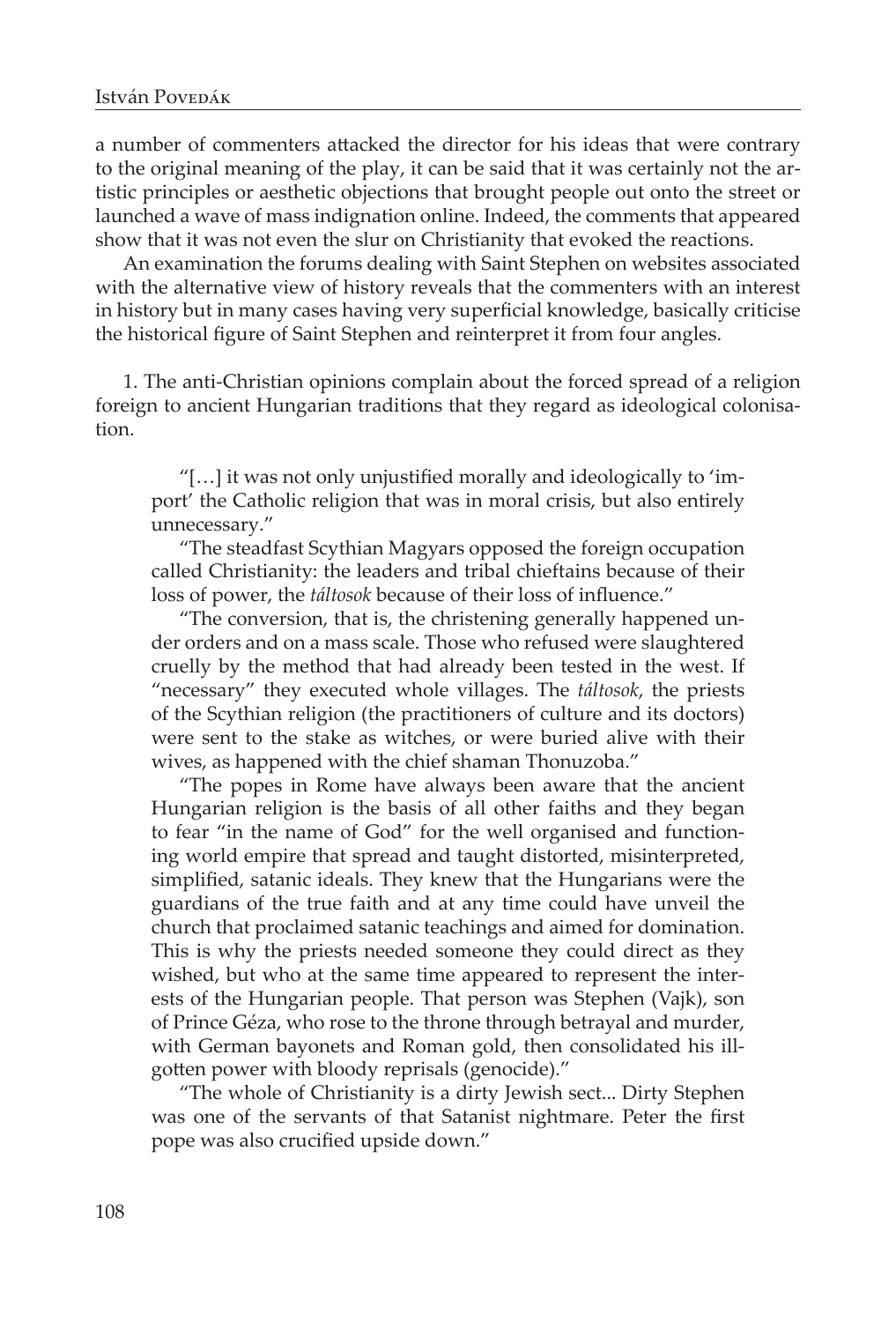2. Some of the comments reinterpret Christianity itself, making a distinction between the "original", "true", "Hungarian/Scythian" Christianity and the "falsified" "Judeo-Christianity" operating under the direction of the Roman pope. However, this kind of anti-Christian attitude strongly reflects the ideology of anti-Semitism as in the majority of cases we can find in it threads of a conspiracy theory in which the teachings of the "Christianity of Jesus" were "falsified by the rabbi Saul", and as a consequence the entire Christianity as it exists today is the result of "Jewish scheming". In addition, the notion of an anti-Hungarian Jewish conspiracy runs through this version of history.

"[…] the forced imposition of Jewish Christianity against the will of the Hungarian people is a historical fact."

"What kind of ruler is that who saddles the people with priests who don't even speak Hungarian, who preach the Jewish God in Latin! Who praise the people of David and tell stories of saints who have nothing to do with the Hungarian people! Our saints are Emese and Álmos, not the Virgin Mary and Jesus! Our heroes are not Moses, David and Solomon, but Árpád, Lehel and Botond! Until we embrace that, we will be nothing but servants of the Jews!"

"[…] he prevented his people from continuing to follow the Divine Guidance, the teaching on natural human life, that is Christianity, rejecting its Judaisation."

"Two religious ideas: that of Saul and that of Peter, two mentalities: the neo-barbarian West and the ancient, authentic, Jesus-based Scythian-Hungarian clashed then in the Carpathian Basin."

"Now the Jews regard themselves as God's people. We could call Budapest Judapest, etc. The work of Stephen I must be evaluated in the light of this fact, they should not spit on the *táltosok*; in the past it was in many people's interest to give them a bad reputation."

3. In the majority of cases the notion of "Scythian/Hungarian Christianity" indicates a religious phenomenon of bricollage that simultaneously syncretises Christian teachings and traditions with pre-Christian elements of the *táltos* belief, shamanism.29 Opinions reflecting the resulting Neopagan or ethno-pagan religious construct are thus not merely anti-Christian, they also indicate the existence of a new, constructed religious orientation.

"[…] we became a new "European" kingdom, that was no longer headed by the grand duke Vajk who followed the Scythian religion and had dedicated himself to the God of the Hungarians."

"[…] the Hun-Magyar people were robbed of the Scythian religion of their ancestors that had always been victorious. The new order

<sup>29</sup> Povedák 2014.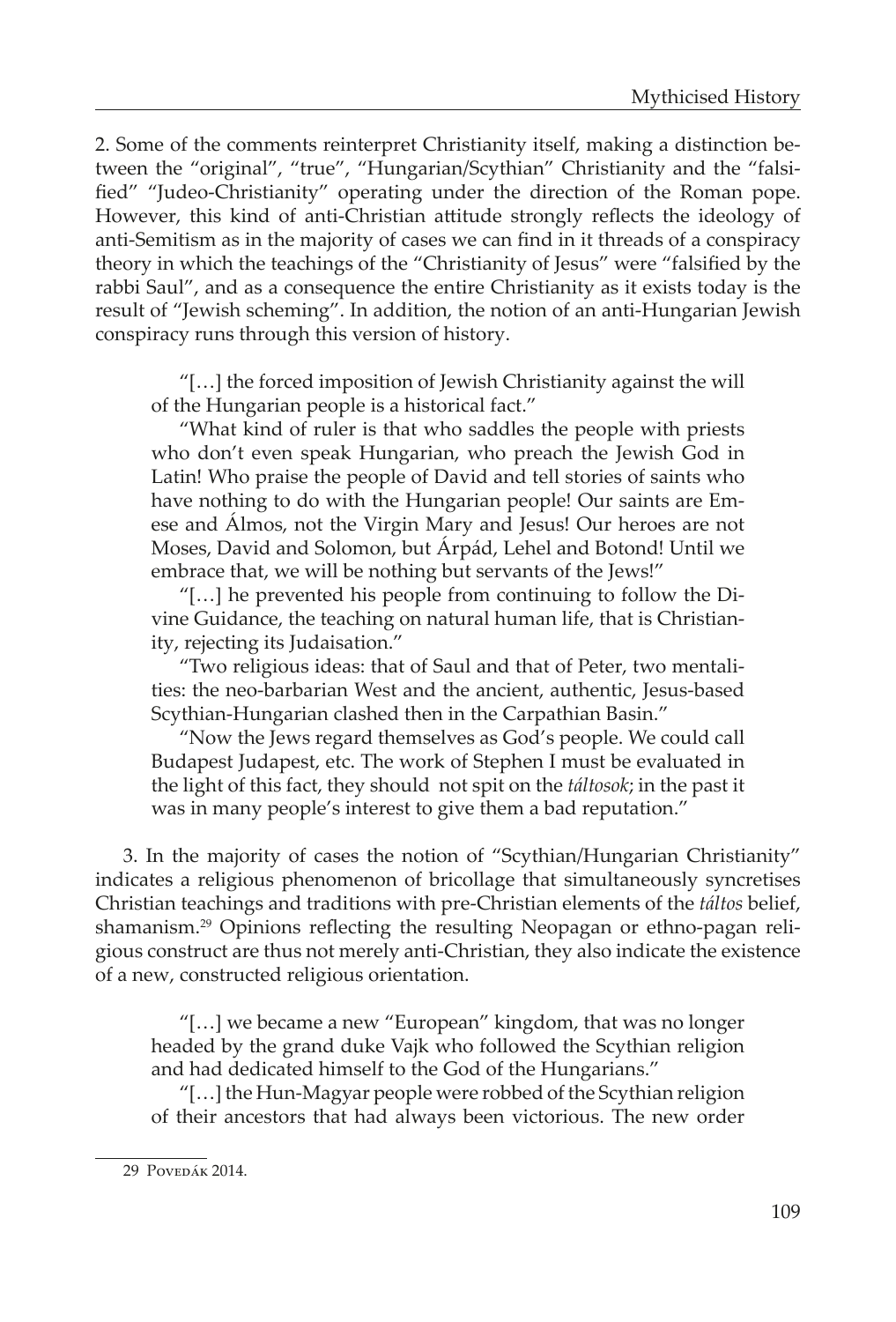killed/ordered the killing of the learned *táltosok*, and at the same time banned the ancient culture, that is, the Hun-Székely runes."

"Today we would say that the child Stephen had been successfully brainwashed. And Stephen tore the Hungarian people away from their eastern roots, he destroyed the original archaic religion and the ancient knowledge."

"Gábor Pap wrote somewhere that Stephen wrote a letter to the pope, seeking his advice. The pope wrote back to him saying that he should do whatever he thinks best, as Stephen carried on the bloodline of Jesus, while he, the pope, was only a vicar. He found the original letter and published it." (12.10.2015)

"Anyone who underestimates the Hungarians and regards them as Christian knows nothing of our ancient *táltos* and *mágus* traditions and nature:) That is what the Hungarians are proud of, not of the betrayal committed by King Stephen, but of the ancient Turul origin! Of the tradition of the Sun God. Of Sumerian sciences!"

4. However, what lies behind all the opinions is neo-nationalist indignation arising from a violation of national identity, that is at the same time the main source of motivation of the following three categories.

"[…] Saint Stephen I, who no longer ruled the country with the trust of the Hungarians. He had become the loyal Christian king of the west with the support of the German emperor, consecrated by the pope's emissary and rewarded with the "crown of Sylvester" ..."

"[…] Then the 'fine foreign' command became the new law, that is, serve it and the lie that: 'A people with only one language is weak and feeble', so you must allow all foreigners in."

"[…] I think it was not at all by chance that the experienced bishop Astrid took Vajk-Stephen "under his wing" and we are right in assuming that in reality he ruled Hungary. His activity was naturally directed at winning the favour of the two "great friends", the Pope and the Holy Roman Emperor."

"It is well known that Stephen was far from being a holy man… He brought German soldiers into the Hungarian land and rose to power with their help. Not only did the soldiers massacre Hungarians, they also imposed a foreign religion in place of the ancient Hungarian religion."

"Vajk was the first Bolshevik in Hungarian history (in the spirit of "totally wiping out the past..."). With his totalitarian brain he wanted to wipe the slate clean. This "holy" king handed over the Vienna basin to his Bavarian brothers-in-law, like a wedding gift for the alliance through Gizella. Wasn't it rather Vajk who abandoned his religion, who not only rejected the faith of his ancestors and the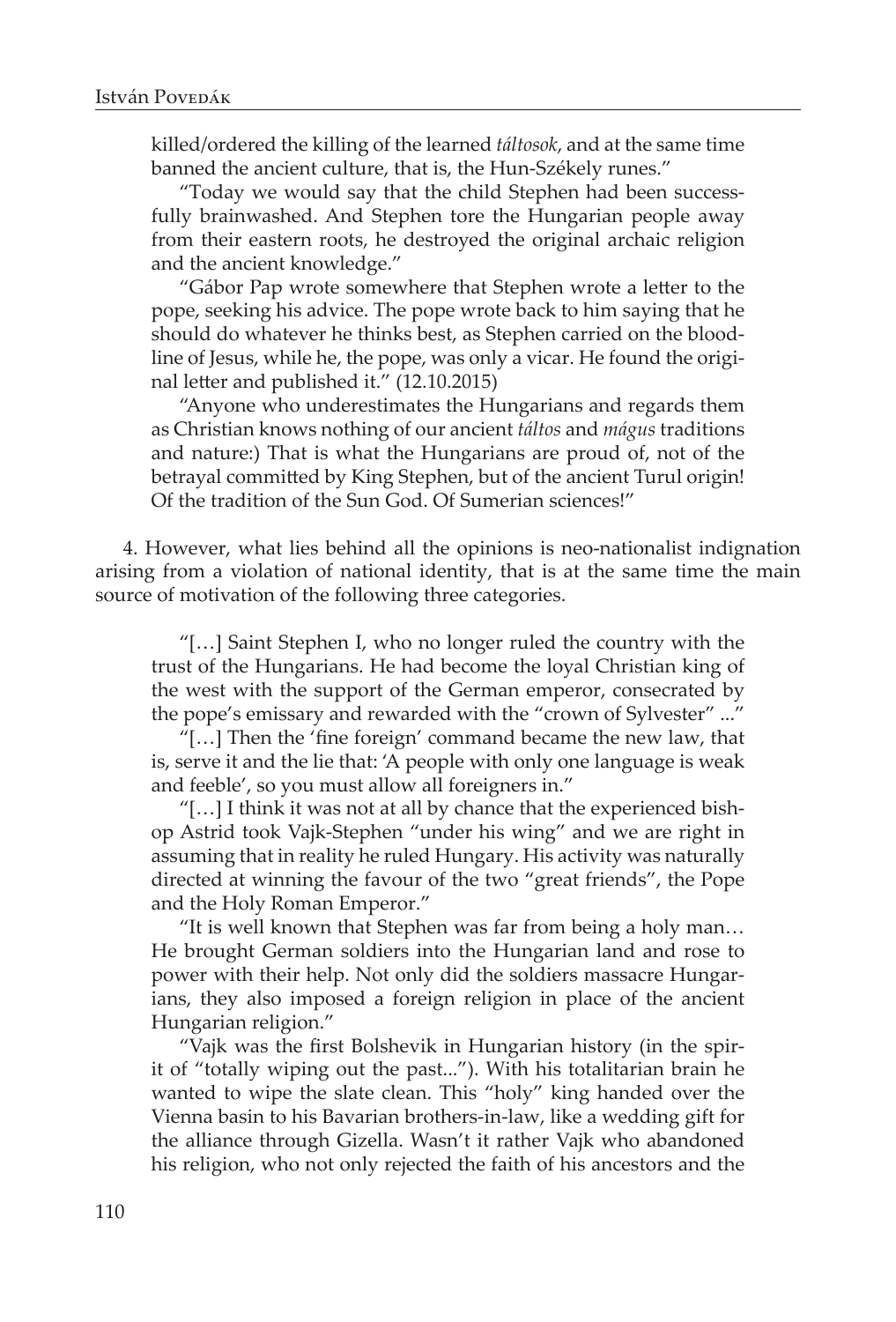Blood Treaty, but also made it his life's aim to eradicate the entire Hungarian culture? When Vajk came to power in 997 it created an entirely new situation. He operated in Hungary like, say, Rákosi after 1945. He spread a foreign ideology by force, with foreign help. He came to power unlawfully."

"Koppány was a patriot, Stephen was a traitor who served foreign interests! He made Germans all the big landowners, raising them above the Hungarian subjects."

"And we must not forget that Saint Stephen wiped out half the Hungarian people in the name and interest of Christianity. There would almost certainly have been an alternative..."

"Stephen, who hardly spoke Hungarian at all, physically deformed – with six fingers […] Koppány the grand duke, follower and defender of the "Old Faith" (the religion of love) …"

"He put an end to the Hungary based on general freedom – breaking the continuity of following the Divine Guidance (Constitution), and created a Hungary of Stephen, as a kingdom living according to foreign interests, unacceptable to the Hungarian Soul."

"[…] the truth is that because of the deeds of Saint Stephen we cannot speak of an independent Hungarian nation …by asserting foreign interests he isolated himself from the people, divided the united Hungarian nation composed of free Hungarians into chosen supporters of Istvan – exercising the right of licence – and the supporters of Koppány who were forced to live in exclusion in their homeland. In betrayal of our ancient traditions, he was raised to the throne by force by those who had made his father their governor, with this he denied his country and forced the people to disintegrate."

"[…] he merged Hungary into the western civilisation that is now becoming unviable after death agonies that lasted 1100 years."30

The emotionally charged wave of indignation that appeared clearly shows that the work itself has become canonised over the decades and is closely intertwined with the lived national consciousness. From that point on, versions of the play – of which there have been countless numbers since the first performance – cannot be regarded as simply successful or less successful expressions of artistic freedom,

http:// magyarmegmaradasert.hu/kiletunk/tortenelmunk/item/2620/vajkahitehagyott

<sup>30</sup> The sources of the quotations are the following websites. There are countless other sites on similar topics with similar comments. http://magyarmegmaradasert.hu/kozerdeku/figyelemre-melto/ item/3857-nemzeti-m%C3%A9rleg-avagy-mi-is-volna-a-tur%C3%A1ni-%C3%A1tok

http://tudatraebresztes.blog.hu/2011/10/20/turani\_atok\_1

http://www.debrecen-megmaradas.hu/content/view/1740/67/

http://magyarmegmaradasert.hu/kozerdeku/figyelemre-melto/item/3754-az %C3%A1llamalap% C3%ADt%C3%A1sr%C3%B3l

http://monarchista.blogspot.com/2009/09/ujpoganysag-ellen-keresztenyseg-mellett.html http://aranylaci.freeweb.hu/sabrag/15-%20koppany.htm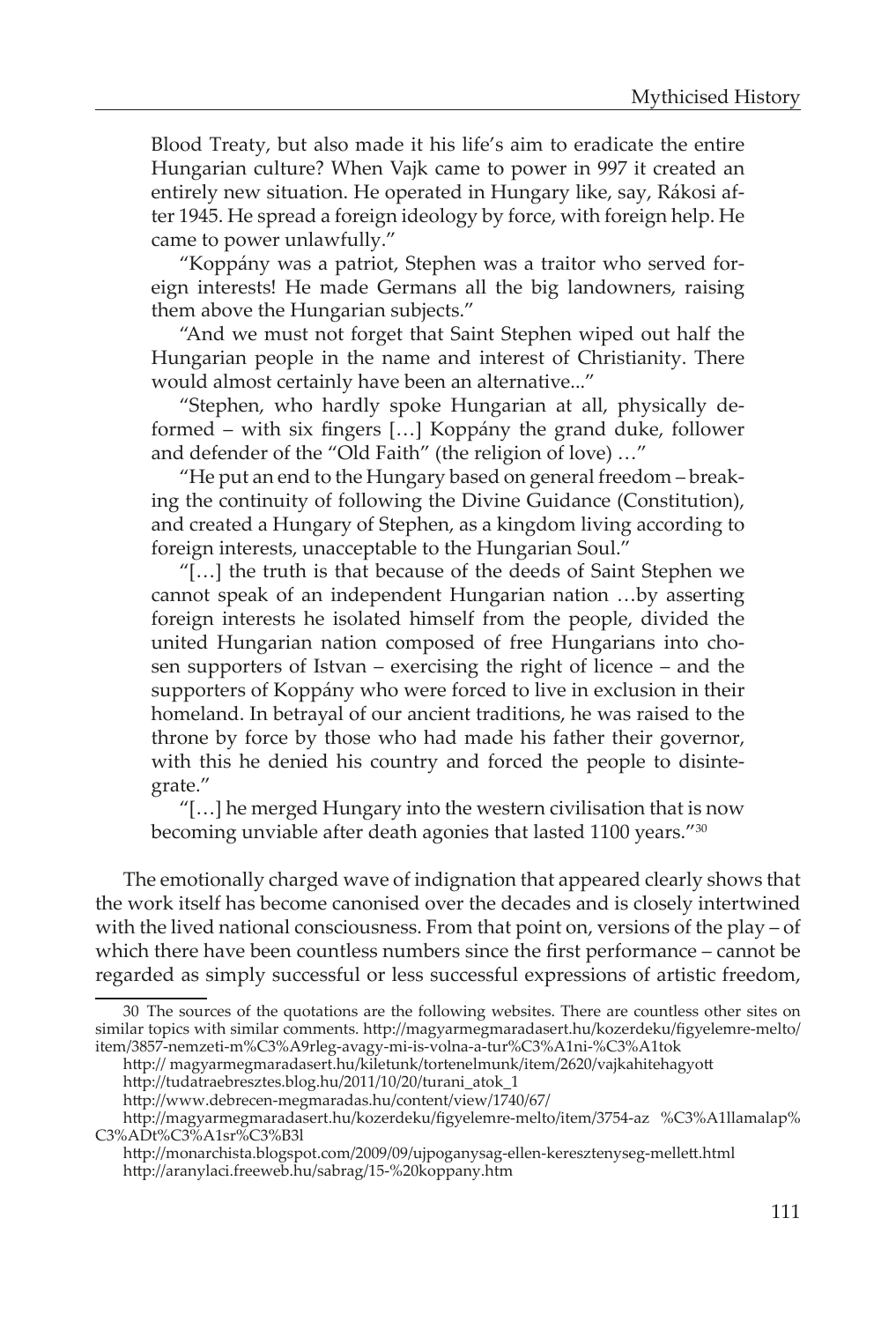rather they are reinterpretations of now almost sacralised expression of national consciousness. In this way, conceptions that break down and fundamentally reinterpret the canonised version are manifested among the masses as violations of national consciousness. All this indignation is naturally also strengthened by the nostalgia felt for the 1980s when the piece became a symbol of Hungarian national consciousness that had survived even among the hostile circumstances of socialism. However it must be stressed that all of the categories can be found to varying degrees in the majority of opinions. It happens more than once that a comment is at once anti-Semitic and opposed to globalisation and Christianity, that is, it defines itself and its own nationalism principally by dissociating itself from other ideologies and trends. Other characteristics of this dichotomous attitude are the inability to compromise, and stereotypical thinking.

# **Summing up**

Saint Stephen is one of the Hungarian historical heroes whose cult has visibly come to new life in the 21<sup>st</sup> century. A complete mythology, constructed according to the rules of folklore, has arisen around his figure; analysis of this mythology reveals the functioning of vernacular historical memory. It clearly shows that history is continuously written and reinterpreted over the course of time and not only historical events appear in a new light and acquire new meaning content, so do historical heroes, because the vernacular view of history basically focuses on persons.

In the case of individual historical heroes this kind of reinterpretation results in fundamental modifications, often acquiring a sense exactly the opposite of the original meaning.<sup>31</sup> These processes are not unique to post-modernity, they have been present throughout history.<sup>32</sup> But whereas in earlier periods the reinterpretation of historical heroes, the preference for certain figures over others basically began in high culture, academic scholarship or politics, in our time this process of reinterpretation is coming largely from below, as a grassroots movement. As a consequence, changes in social consciousness and national identity can be understood through such processes. The reinterpretation of Saint Stephen also reveals how much the historical judgement, the meaning and significance of his figure in popular culture has changed over the past three decades. We can understand through it that while in the last decade of socialism it was as a symbolic figure of the preservation of (Christian) Hungarian consciousness in face of the regime that the cult of Saint Stephen gained new impetus, by the turn of the century

<sup>31</sup> Anttonen showed that this kind of partial reinterpretation can even result on the emergence of several conflicting discourses making it possible to use the cult of the saints concerned for secular as well as religious purposes. This could be observed for example during the time of Finnish nationbuilding, when the figure of Bishop Henrik began to appear as a symbol of Finnish nationalism. Anttonen 2004; 2012.

<sup>32</sup> Povedák 2011a.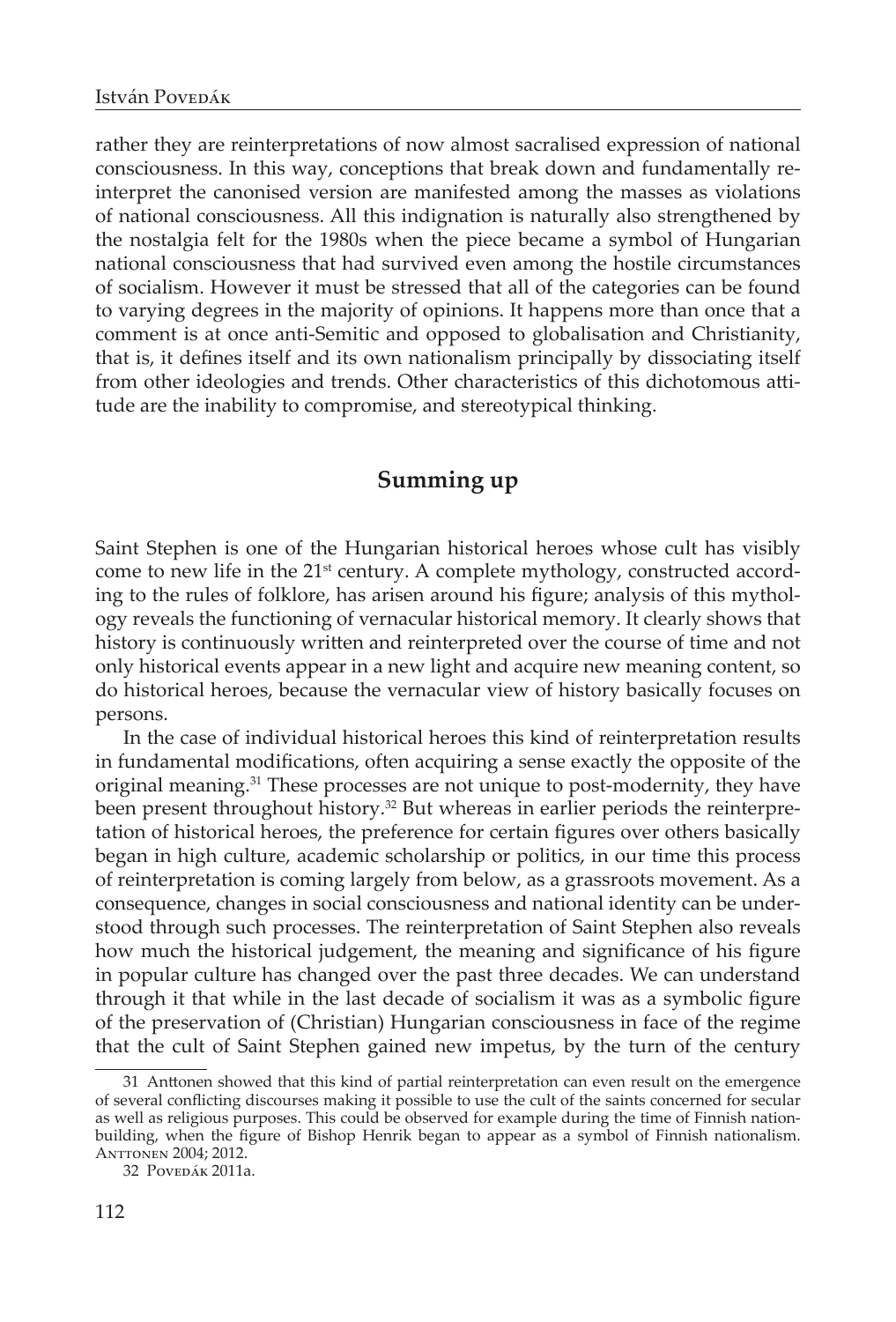under the influence of neo-nationalism it underwent deheroisation resulting in reinterpretation. This reveals how hero construction/deconstruction thinks in absolute categories, the figures are purely good or bad, without any transition, that is, like the world-view of folk tales, it places the individual figures – who helped or harmed the Hungarians – on its palette on the basis of binary opposites. In addition, it is also obvious that the reinterpreted cult of Saint Stephen throws light not only on national identity but also on certain processes of vernacular religion  $-$  particularly Christian-Neopagan syncretism<sup>33</sup>. It shows that in the second half of the  $20<sup>th</sup>$  century the strict borderline that arose in Hungary between religious culture and profane culture seems to be blurred in the neo-nationalist subculture. Certain elements of religious culture (not only Saint Stephen but also, among others, Saint Eusebius, $34$  the Holy Crown, the double cross<sup>35</sup>) are being activated as part of the profane culture, but not in the same way as could be observed before the "secularisation". It is not a question of blurring of the border between the sacred and the profane: elements containing symbolic meaning originally belonging only to the "sacred" are gaining transcendent features and judgement, and being resacralised within neo-nationalism.

Of course, this kind of reinterpretation brings results not only for folklore and religious studies. Beyond the fact that the operating characteristics of the new myths that are appearing can be analysed mainly with the tools of folkloristics, the broader phenomenon itself has much more complex implications. The new myths constructed on the basis of incomplete knowledge also become the founding myths of neo-nationalism, $36$  and as more or less false histories in themselves, they bring about heroes of the same kind. However, it is an inherent danger of an ideology based on false heroes that it will not be able to formulate an adequate response to the demand for clarification and certification coming from the opposite side, that is, it cannot prove the soundness of its own ideology with the objective and authentic methods of scholarship. This leaves two possible defence responses: to counter by ignoring the arguments of the other side or to create conspiracy theories supporting its own views and at the same time implying an attack on the nation behind the arguments of the other side. However, whichever option it takes strengthens its excluding attitude and, finding itself in a Catch 22 situation, it adopts an increasingly aggressive countering mechanism and becomes an ever more self-isolated "counter-science".

<sup>33</sup> Povedák 2014.

<sup>34</sup> Povedák 2015.

<sup>35</sup> Povedák 2011b.

<sup>36</sup> The presence of neo-nationalism in popular culture is shown by FEISCHMIDT et al. (eds.) 2014.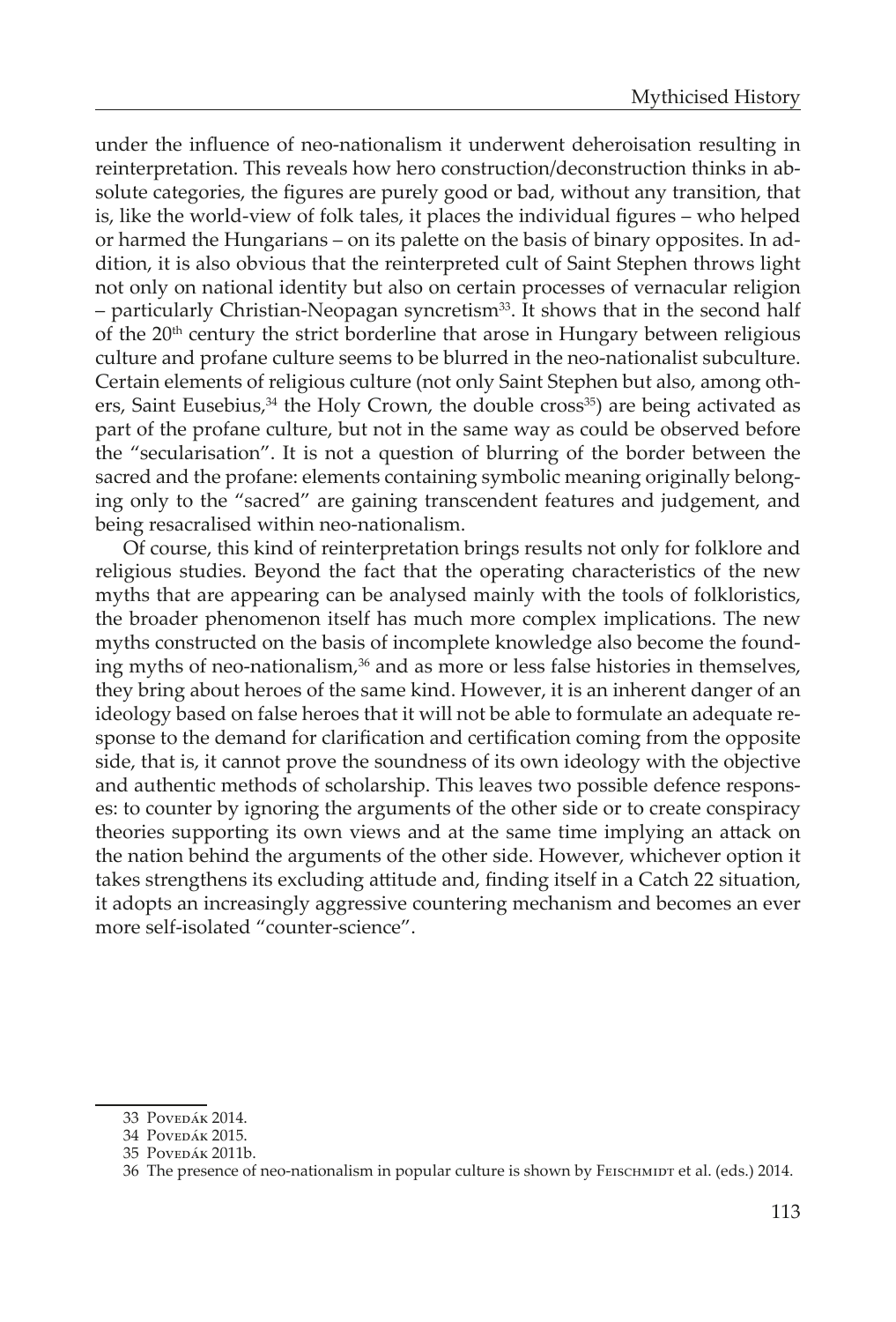# LITERATURE

#### Anttonen, Pertti J.

- 2004 A Catholic Martyr and Protestant Heritage. A Contested Site of Religiosity and its Representation in Contemporary Finland. In: Anna-Leena Siikala – Barbro Klein – Stein R. Mathisen (eds.), *Creating Diversities. Folklore, Religion and the Politics of Heritage*. Helsinki, Finnish Literature Society, 190-224.
- 2012 The Finns Party and the Killing of a 12th Century Bishop. The Heritage of a Political Myth. *Traditiones* 41 (2), 137–149.

#### Bali, János

2014 "Kortárs ősmagyarok." Mítosz és kultúra. ["Contemporary ancient Hungarians". Myth and Culture.] In: Povedák, István – Szilárdi, Réka (eds.), *Sámán sámán hátán. A kortárs pogányság multidiszciplináris elemzése. [Shamans Everywhere. A Multidisciplinary Analysis of Contemporary Paganism.]* Szeged, MTA-SZTE Research Group for the Study of Religious Culture, 24-33.

#### Feischmidt, Margit et al. (eds.)

2014 *Nemzet a mindennapokban. Az újnacionalizmus populáris kultúrája. [Nation in Everyday Life. Popular Culture of Neo-nationalism.]* Budapest, L'Harmattan – MTA Társadalomtudományi Kutatóközpont.

#### Honti, János (ed.)

2010 *A nyelvrokonságról. Az török, sumer és egyéb áfium ellen való orvosság.* Budapest, Tinta Könyvkiadó.

#### Hubbes, László Attila – Povedák, István (eds.)

2015 *Már a múlt sem a régi. Az új magyar mitológia*. *[The Past is No Longer What It Was. The New Hungarian Mythology.]* Szeged, MTA-SZTE Research Group for the Study of Religious Culture.

#### Kapitány, Ágnes – Kapitány, Gábor

2001 Modern mitológiák. [Modern Mythologies.] *Kultúra és Közösség* 2000 (4) – 2001 (5). 127-145.

### Keményfi, Róbert

2006 *A magyar nemzeti tér megszerkesztése. [Construction of the Hungarian National Space.]* Debrecen, Bölcsész Konzorcium.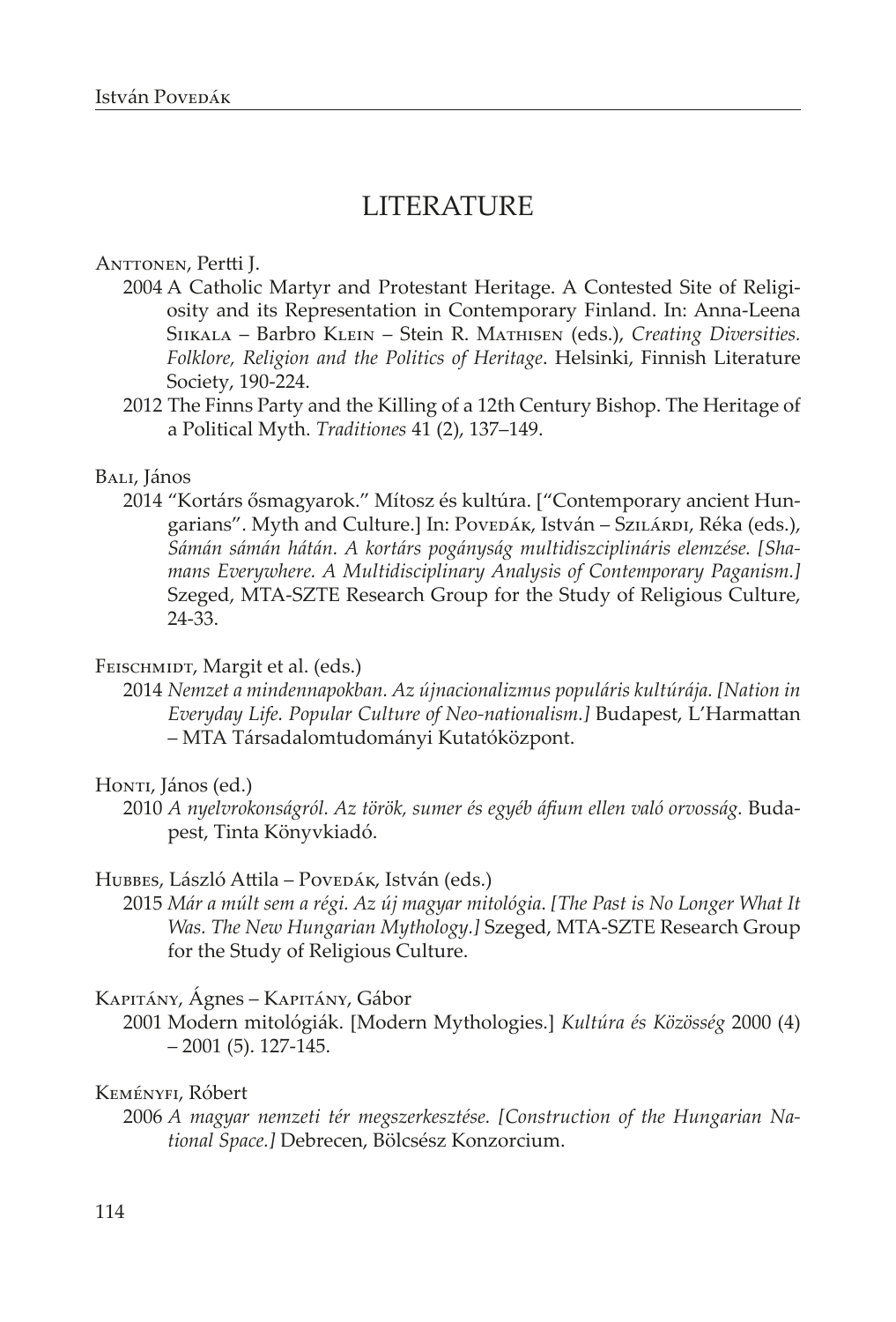#### Koltay, Gábor

1984 *István, a király. [Stephen the King.]* Budapest, Ifjúsági Lap- és Könyvkiadó.

### Komoróczy, Géza

1976 *Sumer és magyar? [Sumerian and Hungarian?]* Budapest, Magvető Kiadó.

### Magyar, Zoltán

2000 *Szent István a néphagyományban*. *[Saint Stephen in Folk Tradition.]* Budapest, Osiris Kiadó.

## Mikos, Éva

2013 Hiányzó hősköltészet – amatőr múltszemlélet. Folklorisztikai tanulmány a tudományos dilettantizmusról. [Missing Heroic Epics – Amateur View of the Past. Folkloristic study on scholarly dilettantism.] In: Berta, Péter – Ispán, Ágota Lídia – Magyar, Zoltán – Szemerkényi, Ágnes (eds.), *Ethnolore. A Magyar Tudományos Akadémia Bölcsészettudományi Kutatóközpont Néprajztudományi Intézetének Évkönyve XXX.* Budapest, MTA BTK Néprajztudományi Intézet, 197-234.

## Povedák, István

- 2011a The Visual Dimension of Hungarian Civil Religiosity. *Hereditas* (1) 2011. 101-116.
- 2011b *Álhősök, hamis istenek. Hős- és sztárkultusz a posztmodern korban. [Pseudoheroes, False Gods. Hero and Star Cult in the Postmodern Age.]* Szeged, Gerhardus – SZTE BTK Department of Ethnology and Cultural Anthropology.
- 2014 Invisible Borders. Christian–Neopagan Syncretism in Hungary. In: Pavicević, Aleksandra (ed.), *Religion, Religiosity and Contemporary Culture. From Mystical to Irrational and Vice Versa.* Collection of Papers of Ethnographic Institute SASA (30) 143-156.
- 2015 The Monk and the White Shaman. Competitive Discourses and Conspiracy Theories around the Reinterpreted Cult of Blessed Eusebius. In. Barna, Gábor (ed.), *Religion, Culture, Society. The Yearbook of the MTA-SZTE Research Group for the Study of Religious Culture.* Szeged, MTA-SZTE Research Group for the Study of Religious Culture, 95-113.

## Povedák, István – Szilárdi, Réka (eds.)

2014 *Sámán sámán hátán. A kortárs pogányság multidiszciplináris elemzése. [Shamans Everywhere. Multidisciplinary Analysis of Contemporary Pagansim.]*  Szeged, MTA-SZTE Research Group for the Study of Religious Culture.

## Sándor, Klára

2011 *Nyelvrokonság és hunhagyomány. Rénszarvas vagy csodaszarvas? Nyelvtörténet és művelődéstörténet. [Linguistic Relationship and Hun Tradition. Reindeer*